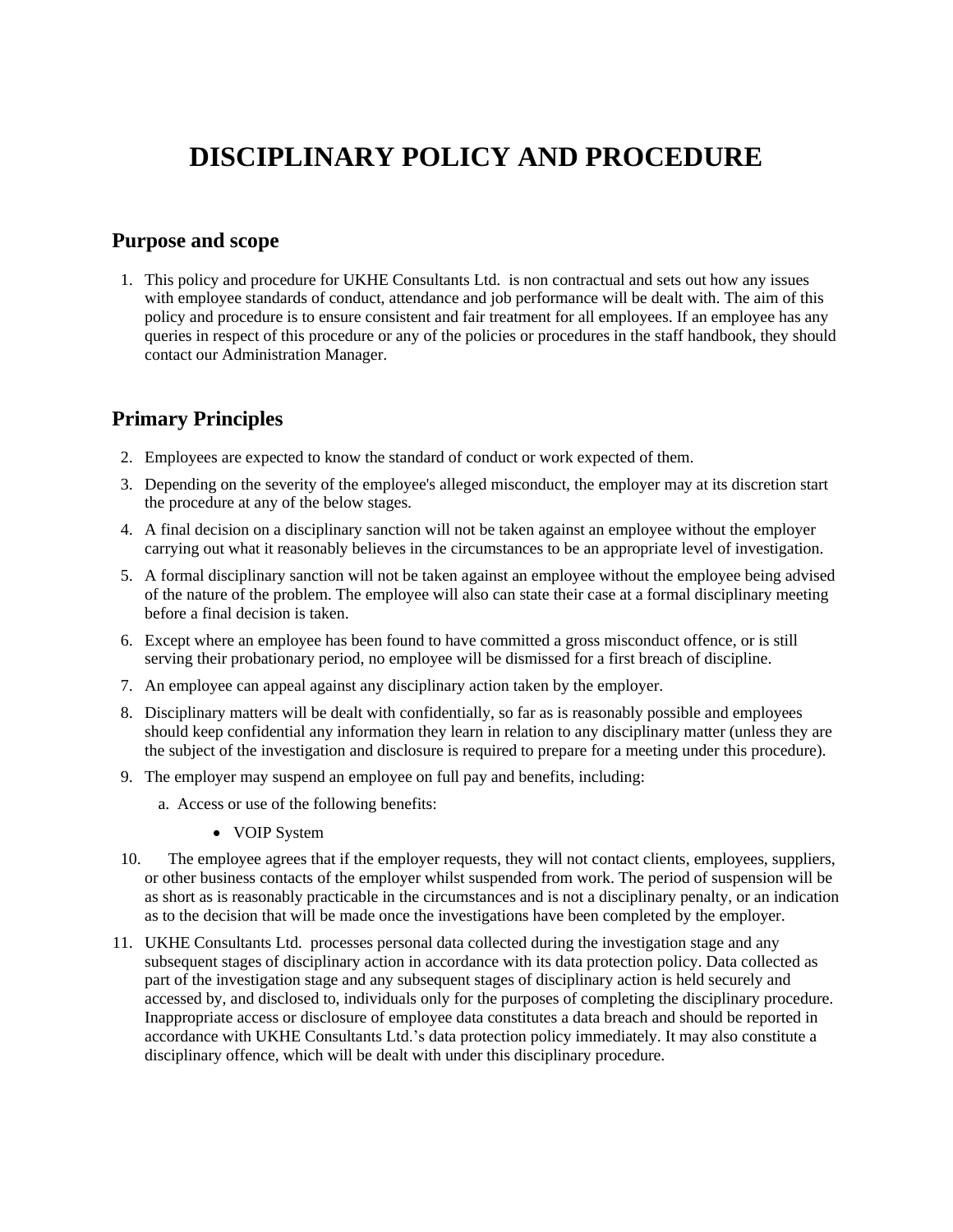#### **Informal discussions**

12. Where possible and appropriate the employer will initially deal with disciplinary matters informally. This will take the form of the employee's line manager speaking with them in confidence about the disciplinary issue(s), making a confidential note for the employee's personal file and monitoring them informally to see if there is an improvement. Only if this does not resolve the issue(s) or the matter cannot be dealt with adequately informally, will the employer start the formal procedure.

### **Formal procedure**

- 13. Stage 1 Formal Meeting
	- a. An employee will usually be invited to a formal meeting in writing and given at least two (2) working days' notice. If required, there may be an investigatory interview before this meeting. At the meeting, the person chairing will explain the complaint against the employee and go through the evidence, giving the employee the opportunity to ask questions, present their case and respond to allegations including responding to witness statements (although an employee will not usually question witnesses directly). If the employee wishes to call a witness, they should notify the employer at least 24 hours before the meeting.
	- b. The employee will be advised that they are able to bring a companion to the meeting with them. The employee's choice of companion will be agreed to if they are either a colleague, a trade union official or a trade union representative (which if not an employed official, must be certified by their union as competent to accompany a worker) and under the circumstances the employee has made a reasonable request to be accompanied. The employee should advise the employer of the identity of the companion (or any change in their choice of companion) and whether they will require any special adjustments to be made for their or their companion's attendance, at least 24 hours before the start of the formal meeting.
	- c. The employer encourages employees to bring their choice of colleague, trade union representative or trade union official to formal meetings under this procedure, but the employee should bear in mind how practical it is for their choice of companion to attend and consider if there is a suitable and available individual who is geographically close to where the meeting is to be held, rather than first considering an individual geographically based further away.
	- d. If an employee or their companion is unable to attend the meeting at the time, date and place specified by the employer, they must notify the chair of the meeting as soon as possible in writing. Except in the case of an emergency, this should be at least 24 hours before the start of the meeting and the employee should advise of a time when they and their choice of companion will be available within five (5) working days of the original proposed meeting and provided this is reasonable, the new meeting time will be agreed.
	- e. The role of the companion in a formal meeting is to make notes, confer with the employee and if the employee requests it, to address the hearing to state the employee's case and respond to any views expressed at the meeting. The companion does not have the right to answer questions or address the hearing if the employee does not request this and must not prevent the employer from explaining its case.
	- f. Employees must make every effort to attend any scheduled meetings under this procedure, failure to co-operate under this procedure could be treated as a disciplinary offence in itself and a decision could be made in an employee's absence if they are unable to attend more than two consecutive scheduled meetings.
	- g. If the employer will be referring to any documentation during the formal meeting, unless this is a document an employee will have already seen (such as an email sent by the employee) this should be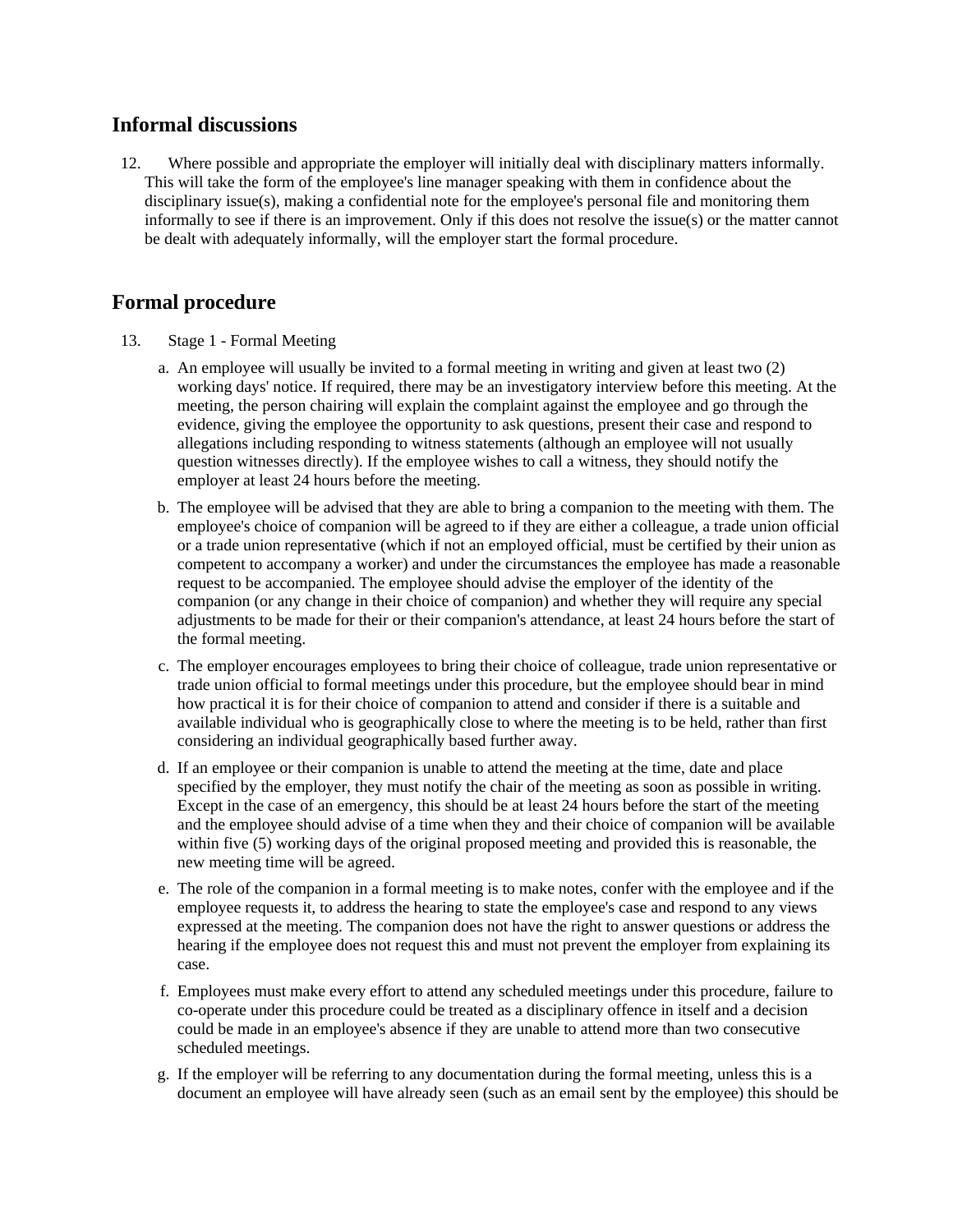sent to the employee at least 24 hours before the start of the meeting, so that they have a reasonable chance to prepare. Likewise, if the employee wishes to refer to any documentation, this should be sent to the person chairing the meeting at least 24 hours before the start of the meeting.

- h. If the employer finds that a disciplinary offence was committed by the employee as a result of the first formal meeting the sanction will normally be either:
	- i. an improvement note setting out the performance problem, the improvement required, the timescale in which the employee must make the improvement, any support or training the employee will receive to help with the improvement and the right to appeal the improvement note. The employee will be advised that this constitutes the first stage of the formal procedure. A record of the improvement note will be kept on the employee's file for six months, but will then be disregarded for the purpose of continuing with this procedure, subject to achieving and sustaining satisfactory performance; or
	- ii. a first written warning for misconduct if conduct does not meet acceptable standards. The warning will be in writing and set out the nature of the misconduct, the change in behaviour required and state that there is a right of appeal against the first written warning. The warning will also inform the employee that a final written warning may be considered if there is no sustained satisfactory improvement or change. A record of the warning will be kept, but it will be disregarded for disciplinary purposes after six months.
- 14. Stage 2 Second Formal Meeting
	- a. If there is sufficiently serious misconduct, further misconduct, or a failure to improve performance during the currency of a prior warning, the employee will be invited to a second formal meeting in writing by the employer, with at least two (2) working days' notice. As in the case of the first formal meeting, (b)-(e) under Stage 1 above will apply.
	- b. If the employee is found to have committed a disciplinary offence because of a Stage 2 meeting, the sanction will usually be a final written warning. A final written warning will give details of the complaint, the improvement required and the timescale. It will also warn that failure to improve may lead to dismissal (or some other action short of dismissal) and will refer to the right of appeal. A copy of this written warning will be kept on the employee's file but will be disregarded for disciplinary purposes after six months, subject to achieving and sustaining satisfactory conduct or performance.
- 15. Stage 3 Final Formal Meeting
	- a. If there is sufficiently serious misconduct or still further misconduct or failure to improve performance, the employee will be invited to a third and final meeting in writing by a director of the employer, with at least two (2) working days' notice. Again, at this stage of the disciplinary procedure, (b)-(e) under Stage 1 above will apply.
	- b. If the employee has been found to have committed a disciplinary offence because of a Stage 3 meeting, the sanction may be dismissal or some other action short of dismissal, such as demotion, disciplinary suspension or transfer to another role if permitted by the employee's contract of employment with the employer.
	- c. Decisions taken under Stage 3 of this disciplinary procedure can only be taken by the Director of the employer. If Director takes the decision to dismiss as a result of a Stage 3 meeting, they will advise the employee in writing of the reasons for dismissal, the date on which the employment will terminate, practical arrangements on termination and the employee's right of appeal.
	- d. If the Director takes the decision after a Stage 3 meeting to impose some sanction short of dismissal, the employee will receive details of the complaint, will be warned that dismissal could result if there is no satisfactory improvement, and will be advised of the employee's right of appeal. A copy of the written warning will be kept on the employee's file but will be disregarded for disciplinary purposes after six months subject to achievement and sustainment of satisfactory conduct or performance.